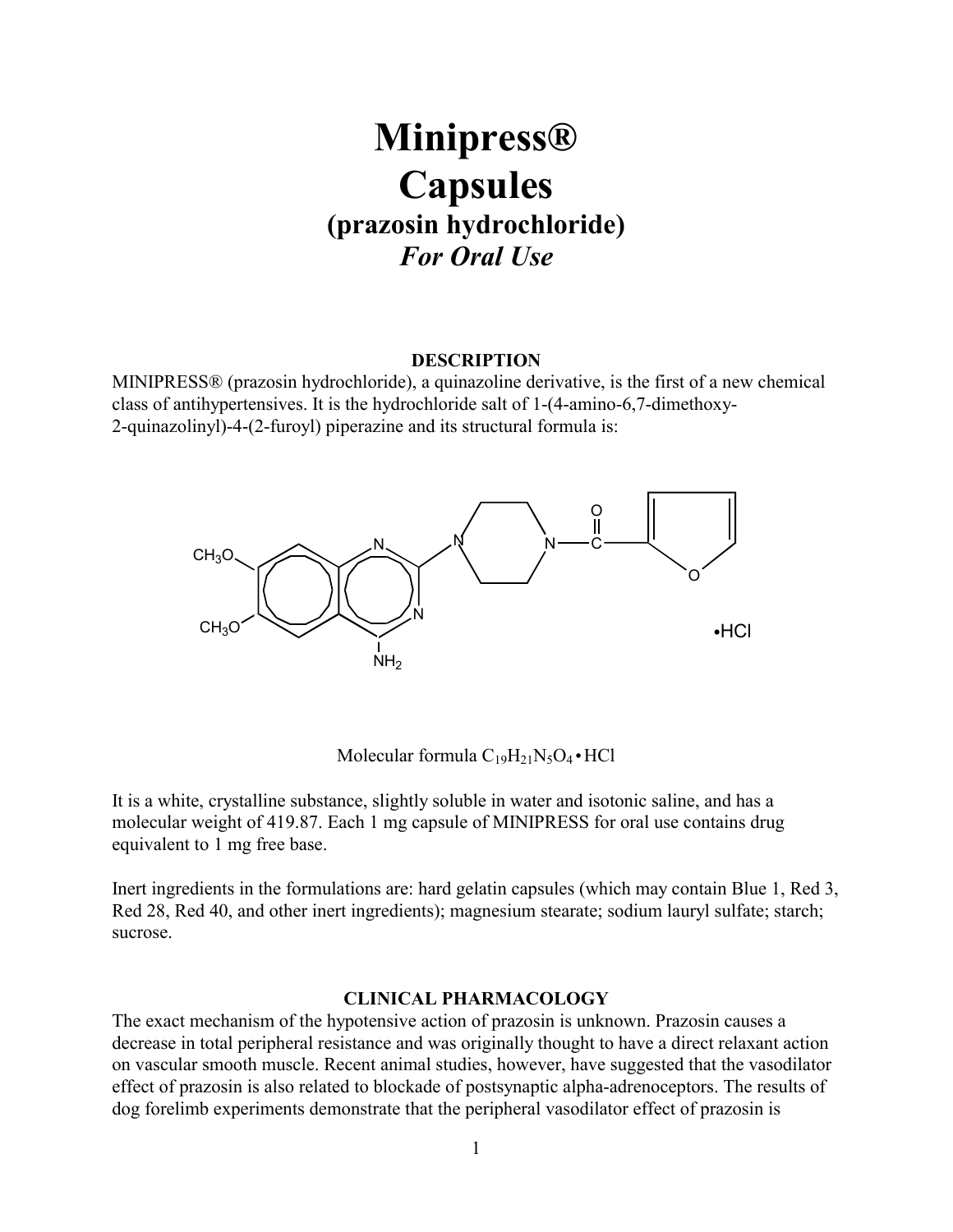confined mainly to the level of the resistance vessels (arterioles). Unlike conventional alpha-blockers, the antihypertensive action of prazosin is usually not accompanied by a reflex tachycardia. Tolerance has not been observed to develop in long term therapy.

Hemodynamic studies have been carried out in man following acute single dose administration and during the course of long term maintenance therapy. The results confirm that the therapeutic effect is a fall in blood pressure unaccompanied by a clinically significant change in cardiac output, heart rate, renal blood flow and glomerular filtration rate. There is no measurable negative chronotropic effect.

In clinical studies to date, prazosin hydrochloride has not increased plasma renin activity.

In man, blood pressure is lowered in both the supine and standing positions. This effect is most pronounced on the diastolic blood pressure.

Following oral administration, human plasma concentrations reach a peak at about three hours with a plasma half-life of two to three hours. The drug is highly bound to plasma protein. Bioavailability studies have demonstrated that the total absorption relative to the drug in a 20% alcoholic solution is 90%, resulting in peak levels approximately 65% of that of the drug in solution. Animal studies indicate that prazosin hydrochloride is extensively metabolized, primarily by demethylation and conjugation, and excreted mainly via bile and feces. Less extensive human studies suggest similar metabolism and excretion in man.

In clinical studies in which lipid profiles were followed, there were generally no adverse changes noted between pre- and post-treatment lipid levels.

# **INDICATIONS AND USAGE**

MINIPRESS is indicated for the treatment of hypertension, to lower blood pressure. Lowering blood pressure reduces the risk of fatal and nonfatal cardiovascular events, primarily strokes and myocardial infarctions. These benefits have been seen in controlled trials of antihypertensive drugs from a wide variety of pharmacologic classes, including this drug.

Control of high blood pressure should be part of comprehensive cardiovascular risk management, including, as appropriate, lipid control, diabetes management, antithrombotic therapy, smoking cessation, exercise, and limited sodium intake. Many patients will require more than one drug to achieve blood pressure goals. For specific advice on goals and management, see published guidelines, such as those of the National High Blood Pressure Education Program's Joint National Committee on Prevention, Detection, Evaluation, and Treatment of High Blood Pressure (JNC).

Numerous antihypertensive drugs, from a variety of pharmacologic classes and with different mechanisms of action, have been shown in randomized controlled trials to reduce cardiovascular morbidity and mortality, and it can be concluded that it is blood pressure reduction, and not some other pharmacologic property of the drugs, that is largely responsible for those benefits. The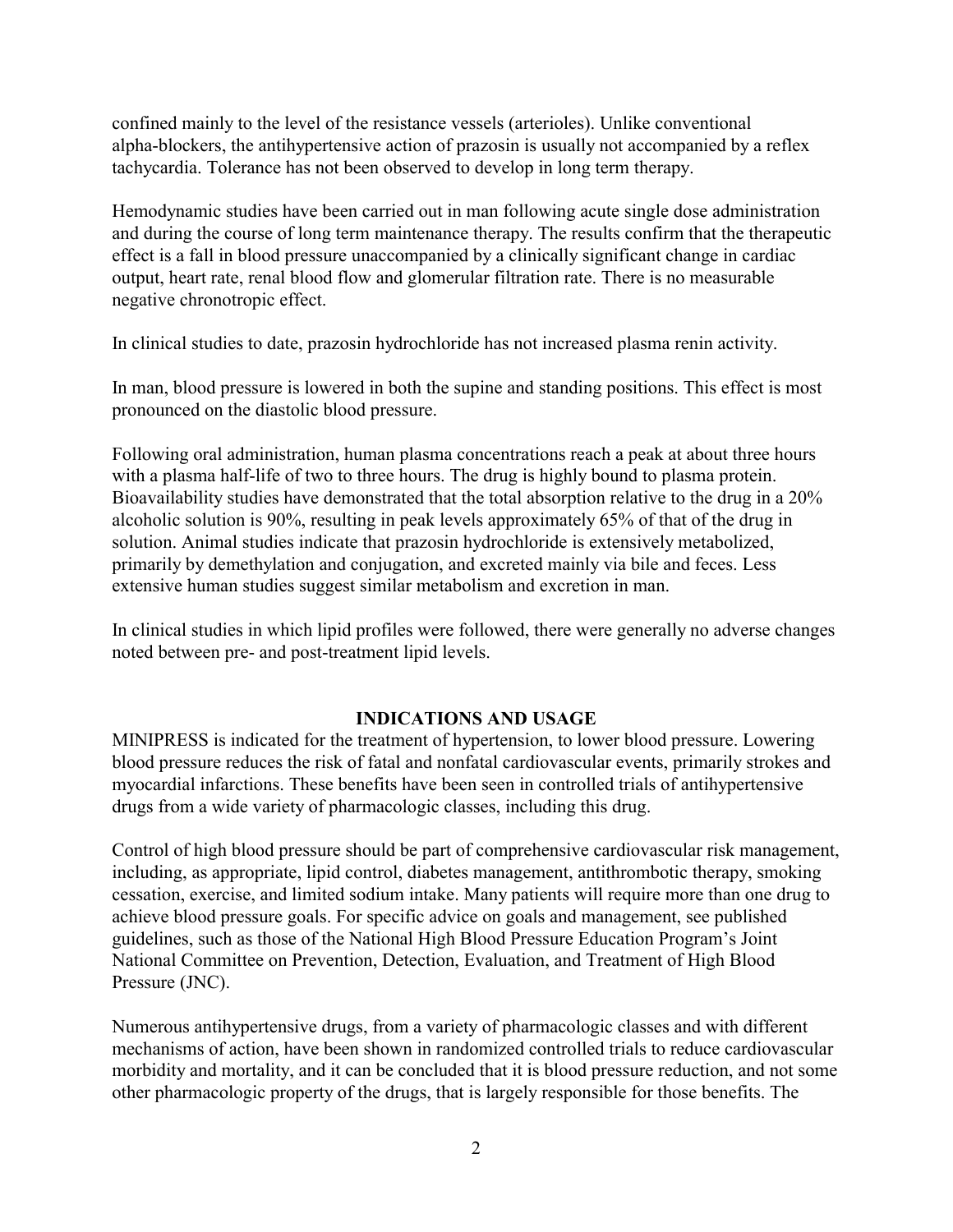largest and most consistent cardiovascular outcome benefit has been a reduction in the risk of stroke, but reductions in myocardial infarction and cardiovascular mortality also have been seen regularly.

Elevated systolic or diastolic pressure causes increased cardiovascular risk, and the absolute risk increase per mmHg is greater at higher blood pressures, so that even modest reductions of severe hypertension can provide substantial benefit. Relative risk reduction from blood pressure reduction is similar across populations with varying absolute risk, so the absolute benefit is greater in patients who are at higher risk independent of their hypertension (for example, patients with diabetes or hyperlipidemia), and such patients would be expected to benefit from more aggressive treatment to a lower blood pressure goal.

Some antihypertensive drugs have smaller blood pressure effects (as monotherapy) in black patients, and many antihypertensive drugs have additional approved indications and effects (e.g., on angina, heart failure, or diabetic kidney disease). These considerations may guide selection of therapy.

MINIPRESS can be used alone or in combination with other antihypertensive drugs such as diuretics or beta-adrenergic blocking agents.

#### **CONTRAINDICATIONS**

MINIPRESS is contraindicated in patients with known sensitivity to quinazolines, prazosin, or any of the inert ingredients.

#### **WARNINGS**

**As with all alpha-blockers, MINIPRESS may cause syncope with sudden loss of consciousness. In most cases, this is believed to be due to an excessive postural hypotensive effect, although occasionally the syncopal episode has been preceded by a bout of severe tachycardia with heart rates of 120–160 beats per minute. Syncopal episodes have usually occurred within 30 to 90 minutes of the initial dose of the drug; occasionally, they have been reported in association with rapid dosage increases or the introduction of another antihypertensive drug into the regimen of a patient taking high doses of MINIPRESS. The incidence of syncopal episodes is approximately 1% in patients given an initial dose of 2 mg or greater. Clinical trials conducted during the investigational phase of this drug suggest that syncopal episodes can be minimized by limiting the initial dose of the drug to 1 mg, by subsequently increasing the dosage slowly, and by introducing any additional antihypertensive drugs into the patient's regimen with caution (see DOSAGE AND ADMINISTRATION). Hypotension may develop in patients given MINIPRESS who are also receiving a beta-blocker such as propranolol.**

If syncope occurs, the patient should be placed in the recumbent position and treated supportively as necessary. This adverse effect is self-limiting and in most cases does not recur after the initial period of therapy or during subsequent dose titration.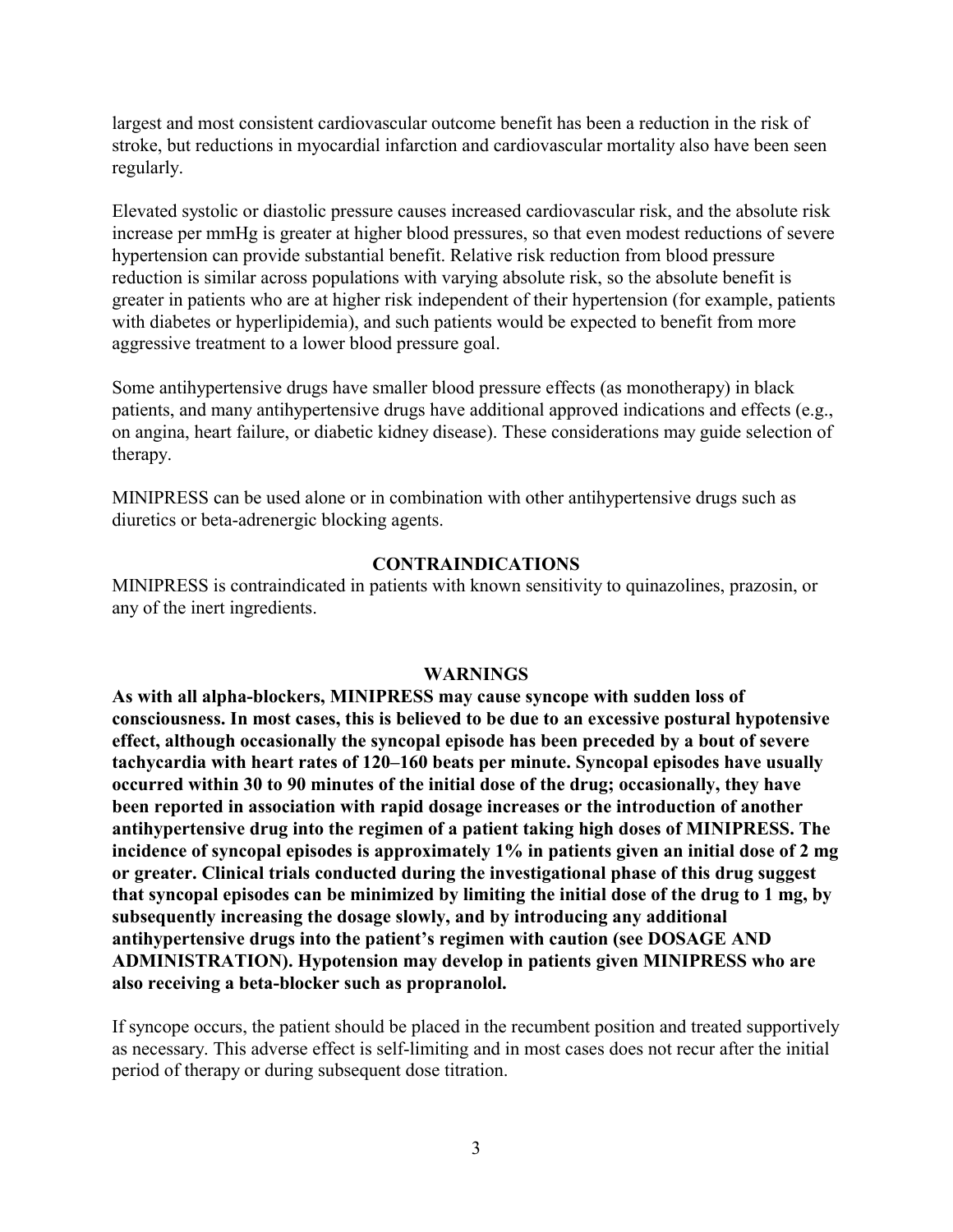Patients should always be started on the 1 mg capsules of MINIPRESS. The 2 and 5 mg capsules are not indicated for initial therapy.

More common than loss of consciousness are the symptoms often associated with lowering of the blood pressure, namely, dizziness and lightheadedness. The patient should be cautioned about these possible adverse effects and advised what measures to take should they develop. The patient should also be cautioned to avoid situations where injury could result should syncope occur during the initiation of MINIPRESS therapy.

# **Priapism**

Prolonged erections and priapism have been reported with alpha-1 blockers including prazosin in post marketing experience. In the event of an erection that persists longer than 4 hours, seek immediate medical assistance. If priapism is not treated immediately, penile tissue damage and permanent loss of potency could result.

# **PRECAUTIONS**

# **General**

Intraoperative Floppy Iris Syndrome (IFIS) has been observed during cataract surgery in some patients treated with alpha-1 blockers. This variant of small pupil syndrome is characterized by the combination of a flaccid iris that billows in response to intraoperative irrigation currents, progressive intraoperative miosis despite preoperative dilation with standard mydriatic drugs, and potential prolapse of the iris toward the phacoemulsification incisions. The patient's ophthalmologist should be prepared for possible modifications to the surgical technique, such as the utilization of iris hooks, iris dilator rings, or viscoelastic substances. There does not appear to be a benefit of stopping alpha-1 blocker therapy prior to cataract surgery.

# **Information for Patients:**

Dizziness or drowsiness may occur after the first dose of this medicine. Avoid driving or performing hazardous tasks for the first 24 hours after taking this medicine or when the dose is increased. Dizziness, lightheadedness, or fainting may occur, especially when rising from a lying or sitting position. Getting up slowly may help lessen the problem. These effects may also occur if you drink alcohol, stand for long periods of time, exercise, or if the weather is hot. While taking MINIPRESS, be careful in the amount of alcohol you drink. Also, use extra care during exercise or hot weather, or if standing for long periods. Check with your physician if you have any questions.

# **Drug Interactions**

MINIPRESS has been administered without any adverse drug interaction in limited clinical experience to date with the following: (1) cardiac glycosides– digitalis and digoxin; (2) hypoglycemics–insulin, chlorpropamide, phenformin, tolazamide, and tolbutamide; (3) tranquilizers and sedatives–chlordiazepoxide, diazepam, and phenobarbital; (4) antigout– allopurinol, colchicine, and probenecid; (5) antiarrhythmics–procainamide, propranolol (see WARNINGS however), and quinidine; and (6) analgesics, antipyretics and anti-inflammatories– propoxyphene, aspirin, indomethacin, and phenylbutazone.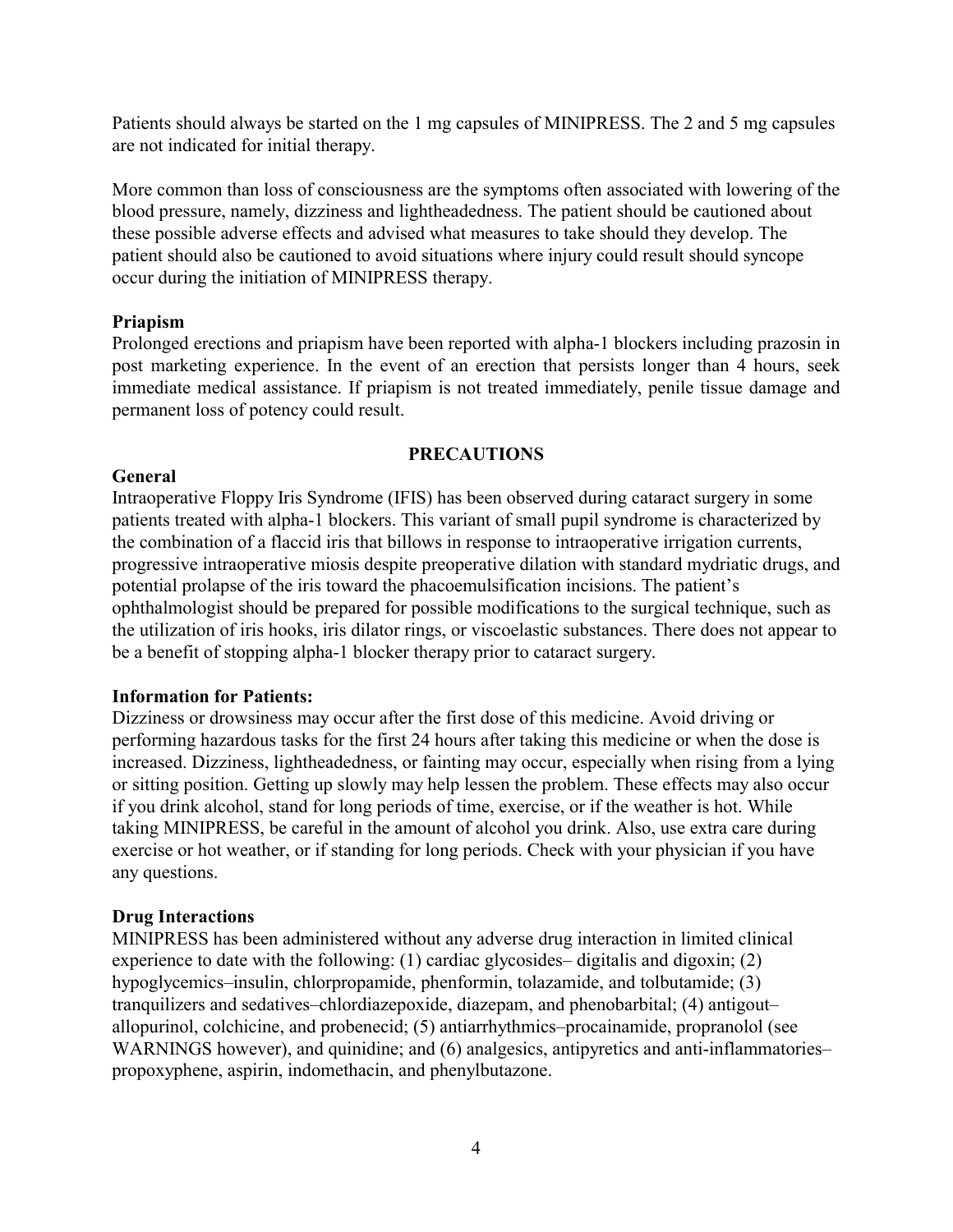Addition of a diuretic or other antihypertensive agent to MINIPRESS has been shown to cause an additive hypotensive effect. This effect can be minimized by reducing the MINIPRESS dose to 1 to 2 mg three times a day, by introducing additional antihypertensive drugs cautiously, and then by retitrating MINIPRESS based on clinical response.

Concomitant administration of MINIPRESS with a phosphodiesterase-5 (PDE-5) inhibitor can result in additive blood pressure lowering effects and symptomatic hypotension (see DOSAGE AND ADMINISTRATION).

# **Drug/Laboratory Test Interactions**

In a study on five patients given from 12 to 24 mg of prazosin per day for 10 to 14 days, there was an average increase of 42% in the urinary metabolite of norepinephrine and an average increase in urinary VMA of 17%. Therefore, false positive results may occur in screening tests for pheochromocytoma in patients who are being treated with prazosin. If an elevated VMA is found, prazosin should be discontinued and the patient retested after a month.

# **Laboratory Tests**

In clinical studies in which lipid profiles were followed, there were generally no adverse changes noted between pre- and post-treatment lipid levels.

# **Carcinogenesis, Mutagenesis, Impairment of Fertility:**

No carcinogenic potential was demonstrated in an 18 month study in rats with MINIPRESS at dose levels more than 225 times the usual maximum recommended human dose of 20 mg per day. MINIPRESS was not mutagenic in *in vivo* genetic toxicology studies. In a fertility and general reproductive performance study in rats, both males and females, treated with 75 mg/kg (225 times the usual maximum recommended human dose), demonstrated decreased fertility, while those treated with 25 mg/kg (75 times the usual maximum recommended human dose) did not.

In chronic studies (one year or more) of MINIPRESS in rats and dogs, testicular changes consisting of atrophy and necrosis occurred at 25 mg/kg/day (75 times the usual maximum recommended human dose). No testicular changes were seen in rats or dogs at 10 mg/kg/day (30 times the usual maximum recommended human dose). In view of the testicular changes observed in animals, 105 patients on long term MINIPRESS therapy were monitored for 17-ketosteroid excretion and no changes indicating a drug effect were observed. In addition, 27 males on MINIPRESS for up to 51 months did not have changes in sperm morphology suggestive of drug effect.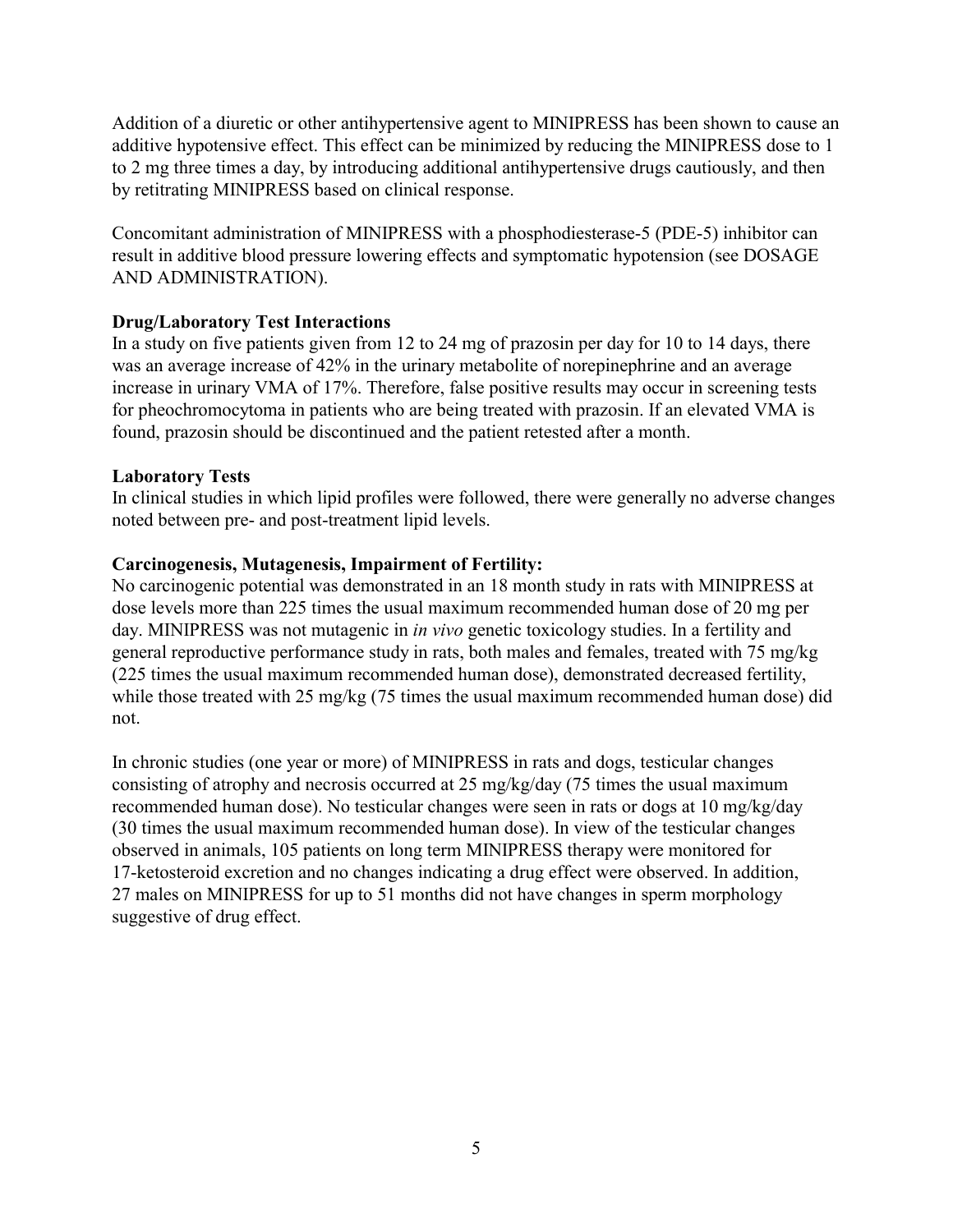## **Usage in Pregnancy:**

MINIPRESS has been shown to be associated with decreased litter size at birth, 1, 4, and 21 days of age in rats when given doses more than 225 times the usual maximum recommended human dose. No evidence of drug-related external, visceral, or skeletal fetal abnormalities were observed. No drug-related external, visceral, or skeletal abnormalities were observed in fetuses of pregnant rabbits and pregnant monkeys at doses more than 225 times and 12 times the usual maximum recommended human dose, respectively.

The use of prazosin and a beta-blocker for the control of severe hypertension in 44 pregnant women revealed no drug-related fetal abnormalities or adverse effects. Therapy with prazosin was continued for as long as 14 weeks.<sup>1</sup>

Prazosin has also been used alone or in combination with other hypotensive agents in severe hypertension of pregnancy by other investigators. No fetal or neonatal abnormalities have been reported with the use of prazosin. $^{2}$ 

There are no adequate and well controlled studies which establish the safety of MINIPRESS in pregnant women. MINIPRESS should be used during pregnancy only if the potential benefit justifies the potential risk to the mother and fetus.

#### **Nursing Mothers:**

MINIPRESS has been shown to be excreted in small amounts in human milk. Caution should be exercised when MINIPRESS is administered to a nursing woman.

**Usage in Children:** Safety and effectiveness in children have not been established.

# **ADVERSE REACTIONS**

Clinical trials were conducted on more than 900 patients. During these trials and subsequent marketing experience, the most frequent reactions associated with MINIPRESS therapy are: dizziness 10.3%, headache 7.8%, drowsiness 7.6%, lack of energy 6.9%, weakness 6.5%, palpitations 5.3%, and nausea 4.9%. In most instances, side effects have disappeared with continued therapy or have been tolerated with no decrease in dose of drug.

Less frequent adverse reactions which are reported to occur in  $1-4\%$  of patients are:

*Gastrointestinal:* vomiting, diarrhea, constipation.

*Cardiovascular:* edema, orthostatic hypotension, dyspnea, syncope.

*Central Nervous System:* vertigo, depression, nervousness.

*Dermatologic:* rash.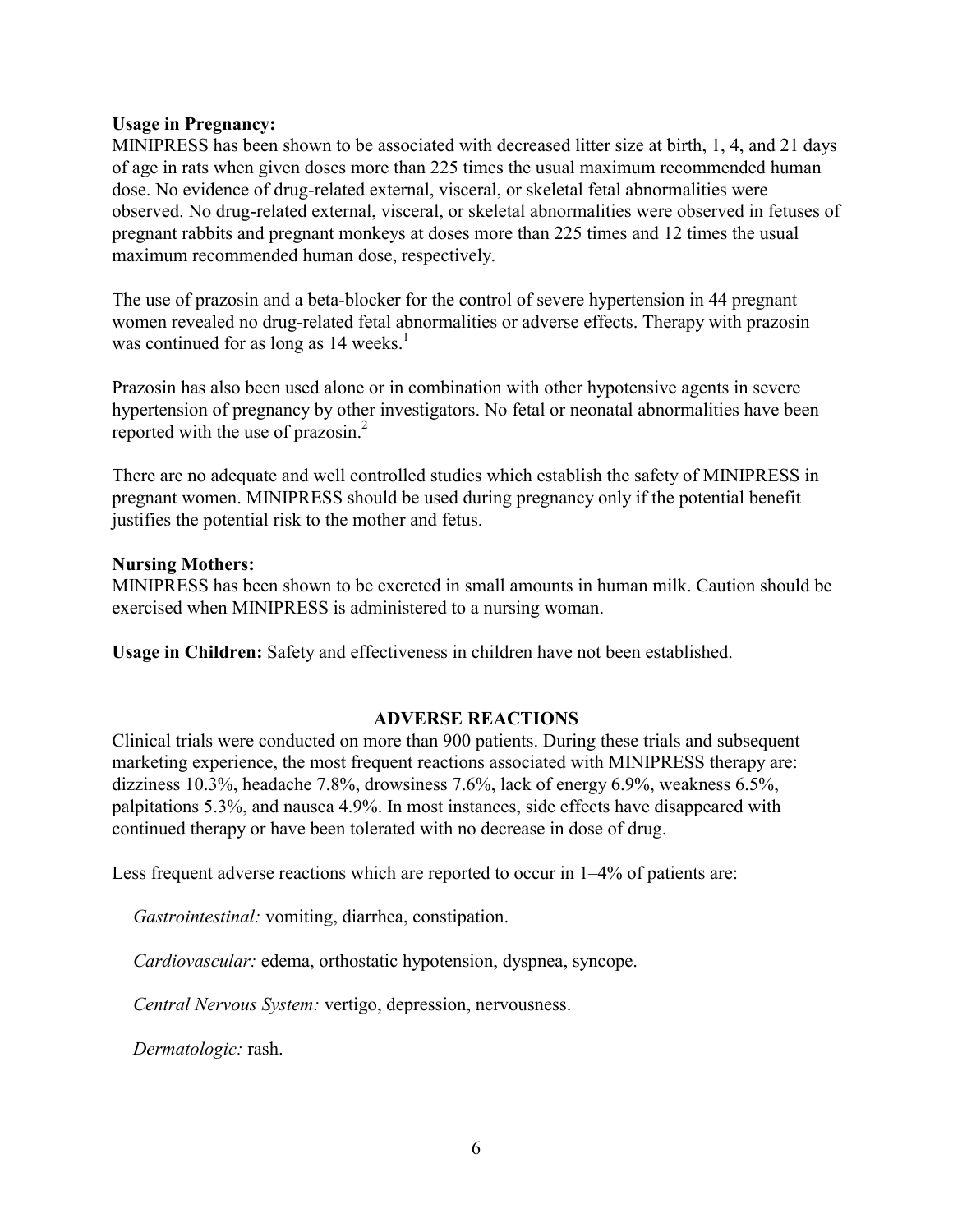*Genitourinary:* urinary frequency.

*EENT*: blurred vision, reddened sclera, epistaxis, dry mouth, nasal congestion.

In addition, fewer than 1% of patients have reported the following (in some instances, exact causal relationships have not been established):

*Gastrointestinal:* abdominal discomfort and/or pain, liver function abnormalities, pancreatitis.

*Cardiovascular:* tachycardia.

*Central Nervous System:* paresthesia, hallucinations.

*Dermatologic:* pruritus, alopecia, lichen planus.

*Genitourinary:* incontinence, impotence, priapism.

*EENT:* tinnitus.

*Other:* diaphoresis, fever, positive ANA titer, arthralgia.

Single reports of pigmentary mottling and serous retinopathy, and a few reports of cataract development or disappearance have been reported. In these instances, the exact causal relationship has not been established because the baseline observations were frequently inadequate.

In more specific slit-lamp and funduscopic studies, which included adequate baseline examinations, no drug-related abnormal ophthalmological findings have been reported.

Literature reports exist associating MINIPRESS therapy with a worsening of pre-existing narcolepsy. A causal relationship is uncertain in these cases.

In post-marketing experience, the following adverse events have been reported:

*Autonomic Nervous System:* flushing.

*Body As A Whole:* allergic reaction, asthenia, malaise, pain.

*Cardiovascular, General:* angina pectoris, hypotension.

*Endocrine:* gynecomastia.

*Heart Rate/Rhythm:* bradycardia.

*Psychiatric:* insomnia.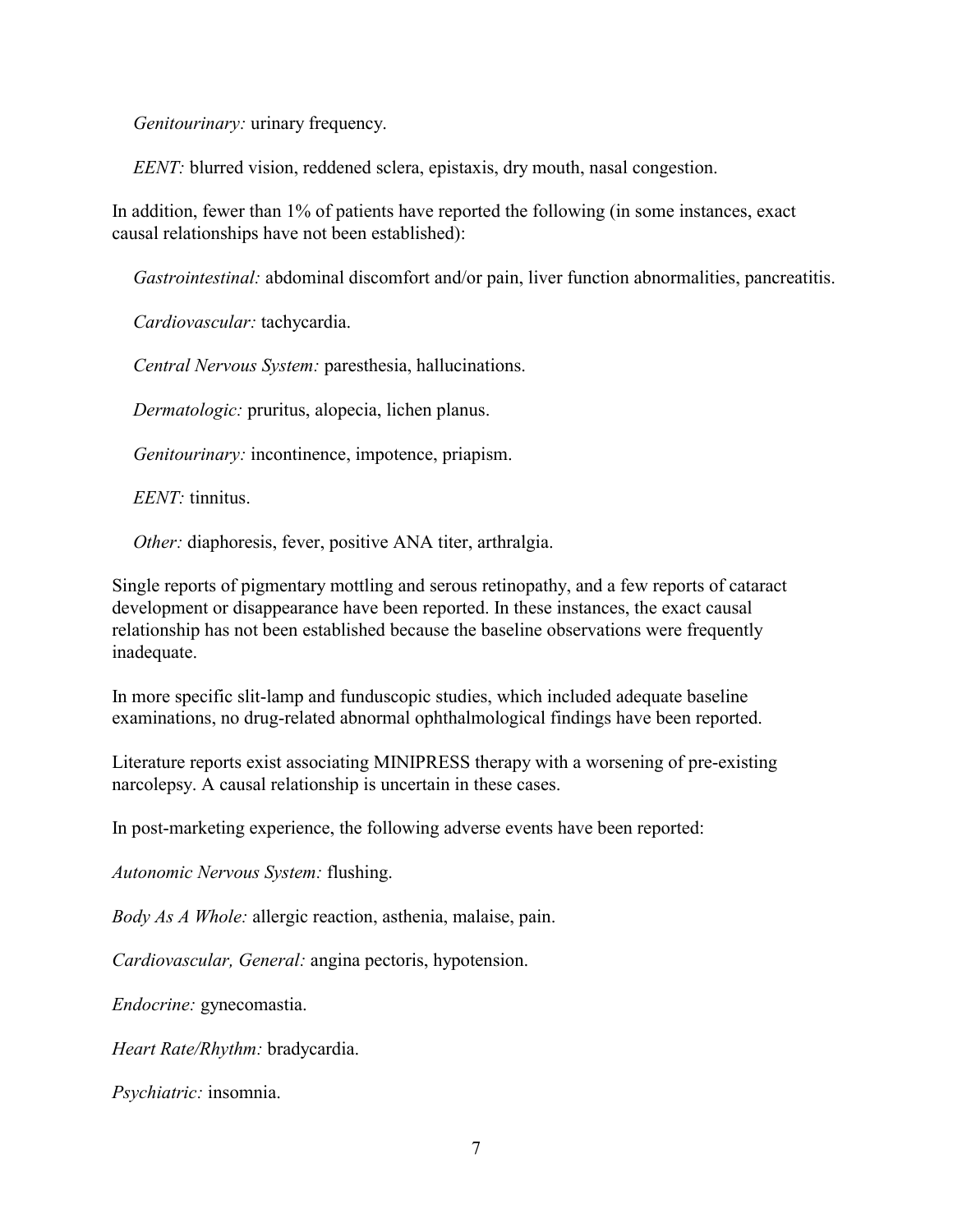*Skin/Appendages:* urticaria.

*Vascular (Extracardiac):* vasculitis.

*Vision:* eye pain.

*Special Senses:* During cataract surgery, a variant of small pupil syndrome known as Intraoperative Floppy Iris Syndrome (IFIS) has been reported in association with alpha-1 blocker therapy (see PRECAUTIONS).

## **OVERDOSAGE**

Accidental ingestion of at least 50 mg of MINIPRESS in a two year old child resulted in profound drowsiness and depressed reflexes. No decrease in blood pressure was noted. Recovery was uneventful.

Should overdosage lead to hypotension, support of the cardiovascular system is of first importance. Restoration of blood pressure and normalization of heart rate may be accomplished by keeping the patient in the supine position. If this measure is inadequate, shock should first be treated with volume expanders. If necessary, vasopressors should then be used. Renal function should be monitored and supported as needed. Laboratory data indicate MINIPRESS is not dialysable because it is protein bound.

## **DOSAGE AND ADMINISTRATION**

The dose of MINIPRESS should be adjusted according to the patient's individual blood pressure response. The following is a guide to its administration:

## **Initial Dose**

1 mg two or three times a day (see WARNINGS.)

## **Maintenance Dose**

Dosage may be slowly increased to a total daily dose of 20 mg given in divided doses. The therapeutic dosages most commonly employed have ranged from 6 mg to 15 mg daily given in divided doses. Doses higher than 20 mg usually do not increase efficacy, however a few patients may benefit from further increases up to a daily dose of 40 mg given in divided doses. After initial titration some patients can be maintained adequately on a twice daily dosage regimen.